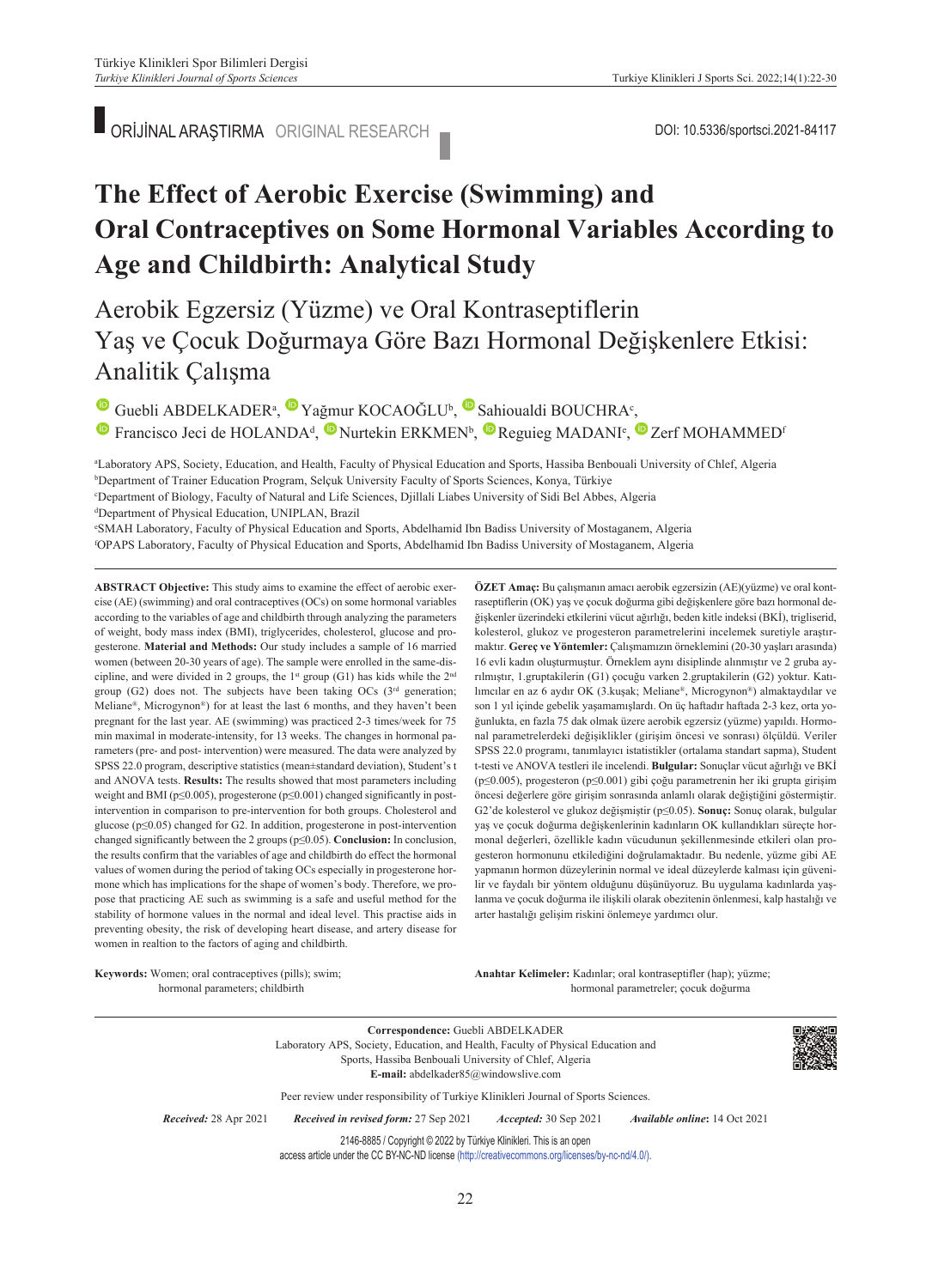Regular sporting exercises prevent aging and diseases that may arise by improving physical fitness, therefore regular exercises are an important factor in human life in terms of health protection.<sup>1</sup> In addition to increasing the level of physical activity (PA) of women in daily life, it should be ensured that the PA is sustained and the quality of the PA is increased.<sup>2</sup> The possibility of programming and practicing a PA for women attracts considerable interest particularly after aging and postnatal. This evidence supports the hormonal parameter alterations associated with anthropometric measures after postnatal, particularly values of weight and bone mineral content (BMC).<sup>3</sup> The menstrual loop (which is necessary for pregnancy/ovulation and under the control of the endocrine system) refers to the process of physiological changes that may occur in fertile women. The average cycle lasts for 28 days, and the length of this period differs depending on the woman and the cycle[.4](#page-7-0) The physiological changes occurring during this period are not seen in the pre-menstrual period, but are composed only of changes that are specific to the menstruation period.<sup>5</sup> The changes are caused by the fact that the amount of hormones in the circulatory system is not constant and leads to some negative psychological and physiological effects.<sup>6</sup> Body composition parameters are frequently used in evaluating the changes in body functions during PA. However, the discovery of new hormones, the influence of these hormones on the effects of the exercise, and the identification of the body composition as a result of determining that these hormones started to be examined in detail.<sup>7</sup> This hypothesis is supported by a growing number of observational and experimental studies. In this respect, the fact that progesterone blocks ovulation in the 1950's and the development of combined oral contraceptives (OCs) in the following period are considered as the milestones of fertility control in humans.<sup>8</sup>

The use of hormonal contraceptives has become widespread all over the world in a very short time due to providing safe fertility control, OCs are steroidal drugs that are used orally by women in order to prevent conception (contraception), which is close to 100% efficiency, high security limits and other important contributions to health by today's most effective reversible birth control method.<sup>9</sup> The mechanism of action of OC agents, which is a widely used drug in the world, is artificially changing sex hormone levels.<sup>10</sup> Drugs used as OCs include synthetic estrogen (ethinylestradiol or mestranol) and various progestin (norgestrel, levonogestrel, noretisteron, ethinodiol or linestrenol) hormones.<sup>11</sup> There are varieties of OCs used in monophasic, biphasic or triphasic forms. Monophasic forms; each tablet contains a stable amount of estrogen and progesterone.<sup>12</sup> They are used for 21 days and the  $2<sup>nd</sup>$  application starts after 7 days of drug-free period. The amount of estrogen in the biphasic forms is stable and the amount of progesterone increases in the 2nd half of the cycle. The amount of estrogen in staphasic forms can be stable or variable and the amount of progesterone increases at the same level in 3 phases[.13,14](#page-7-0) For women using OCs, progesterone and estrogen hormone levels are continuously elevated in the blood, thus inhibiting follicle-stimulating hormone and luteinizing hormone secretion from the pituitary gland. Thus, pregnancy is prevented by preventing ovulation[.15,16](#page-7-0) Thus, there is a relationship between the hormones and functions of the body and body shape, which are largely designed by the accumulation of excess fluid and fat. Hormones play a vital role in the functions of the body. Therefore, any change in hormone levels in the blood, no matter how small, can seriously affect health. However, it can occur naturally at some stages of life, such as menopause and pregnancy, where hormonal imbalance is associated with many health problems. Hence, improving the practice of PA can help optimize the body's performance and contribute to restoring a more normal body shape.

In this context, we have conducted the present study specifically to evaluate the effect of aerobic exercise (AE) (swimming) and OCs on some hormonal variables according the variables of age and childbirth. Also, we have evaluated the relationships between the values of pre/post-test in the selected variables.

## **MATERIAL AND METHODS**

The current study is a comparative analysis between 2 values results of tests (hormonal analysis). To achieve that, the researchers used the experimental method for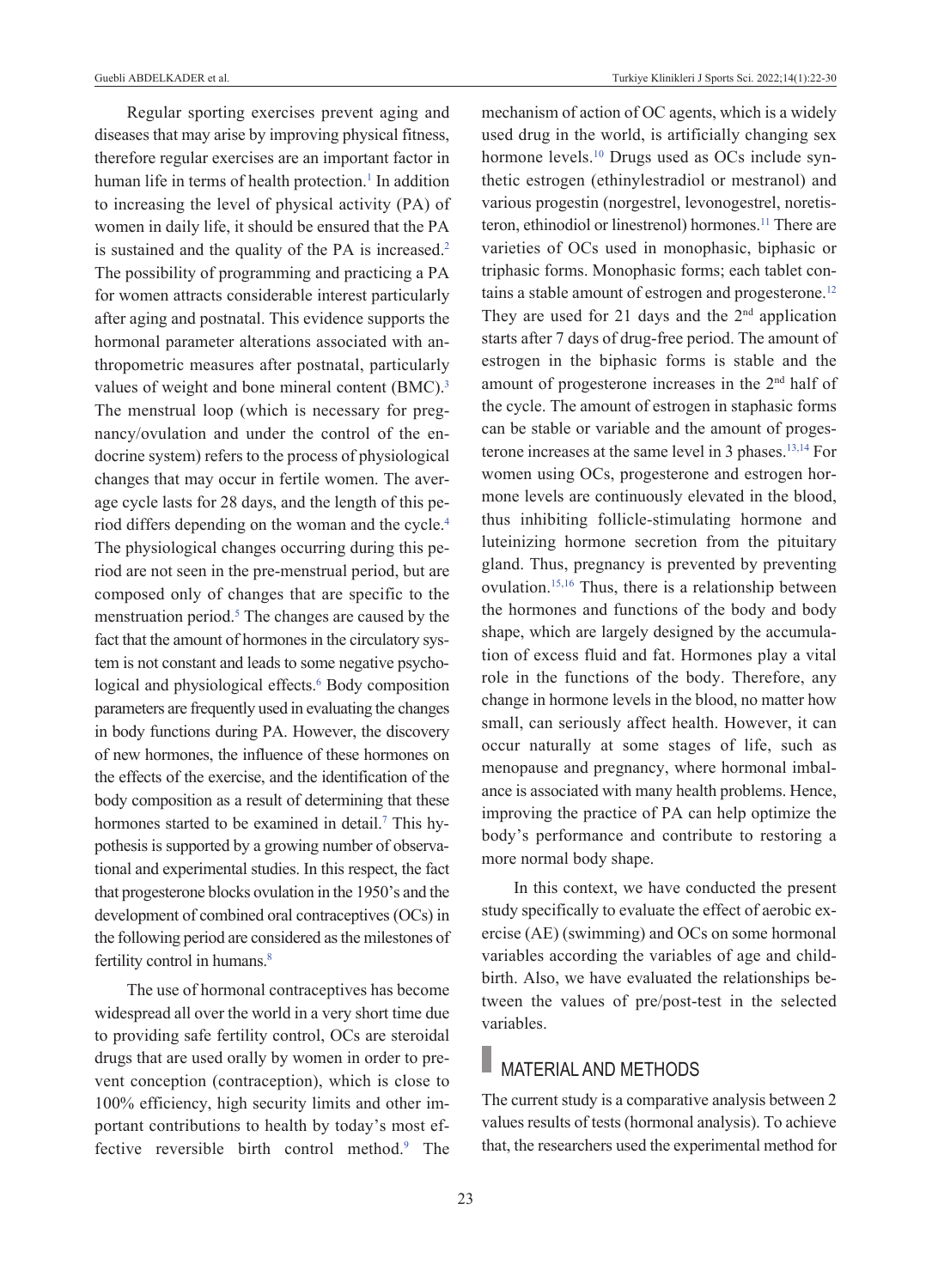2 experimental groups. The study was carried out in accordance with the Helsinki Declaration principles.

**\* Ethical approval:** Abdelhamid Ibn Badiss University Ethics Committee approved the study (approval date: 14.12.2019 and approval number: 06/2019). All participants provided written informed consent before commencing the study to the investigator, with the condition of keeping personal data secret like names...etc.

**\* Sample size:** Sixteen married women (between 20 and 30 years) who were taking OCs volunteered to participate as subjects in this study. The sample was divided in 2 groups, Group 1 consists of 8 women participants who have kids (age=28.875±1.356 years, height=1.627±0.035 m, weight=75.337±6.389 kg), and Group 2 consists of 8 female participants who do not have kids (age=25.750±1.982 years, length= 1.626±0.037 m, weight=80.425±8.790 kg). These women were recreationally active (moderate-intensity, endurance-type exercise 1 days/week for 30 min maximal), non-smokers, non-users of specific medication, and did not have any documented history or clinical signs or symptoms of pulmonary, cardiovascular, or metabolic disorders or orthopedic and metabolic disorders, that would influence their participation in the swim training intervention. All women reported regular menstrual cycles (i.e., occurring on a 24 to 30-days cycle) and were using combined OCs (OCs 3<sup>rd</sup> generation; Meliane® (Bayer Healthcare, Germany): Gestodene 75 mcg, Ethinylestradiol 20 mcg, also Microgynon® (Bayer Healthcare, Germany): Levonorgestrel 150 mcg, Ethinylestradiol 30 mcg) for at least 6 months (range 6- 18 months) prior to the study and continued their OCs throughout the experimental period, and had not been pregnant in the last year. Third-generation OCs were characterized as being low-androgenic[.17](#page-7-0)

**\* Exclusion criteria were:** Sports training more than twice every week within the last 6 months. Other

types of physical training: More than 1 hour per week, and being on a hypocaloric diet to reduce weight.

**\* Experimental design:** The sample visited the swimming sports complex "P. FERADJ" of Mostaganem city on the first occasion. This visit was used to obtain written informed consent, undertake preliminary health screening, and familiarize the subjects with the experimental procedures and equipment. All participants were asked to complete a detailed medical history questionnaire that highlighted any illness or any other factor that might have prevented participation in the study. The investigator then explained all testing procedures and all related risks and benefits associated with the experiment before the subjects were familiarized with the testing procedures and equipment. It was also agreed to set the practice time program for the sample in the swimming sports complex "P. FERADJ" of Mostaganem city, where the sample of research was supposed to practice swimming (moderate-intensity, endurancetype exercise 2-3 days/week for 75 min maximal) for 13 weeks [\(Figure 1\)](#page-2-0).

**\* Blood sampling and processing:** This process was done in the second time when the sample visited the medical analysis laboratory of BOUADJEDJ, where all processes for obtaining and analyzed the blood samples were done by the medical analysis laboratory of BOUADJEDJ (street Zahana, Akid Lotfi, Mostaganem). All blood samples were taken in the morning after an overnight fast  $(27 h)$  and from an antecubital vein. For each variable, all samples were measured in the same assay run (medical analysis laboratory of BOUADJEDJ).

<span id="page-2-0"></span>**\* Blood parameters analysis:** The analysis of triglycerides (mg/dL), cholesterol (mg/dL), glucose (mg/dL) and progesterone (ng/mL).



**FIGURE 1:** Study overview.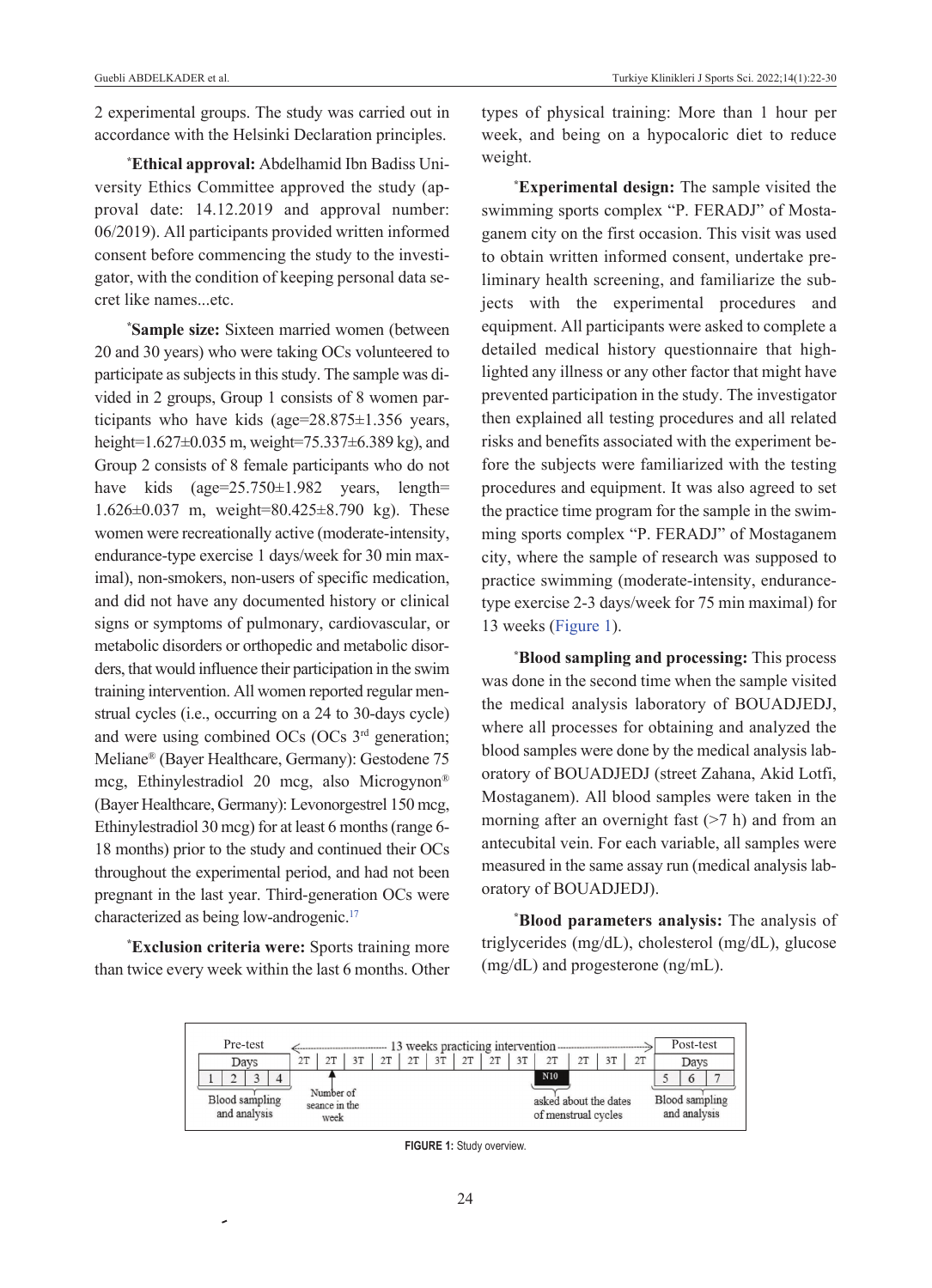**\* Statistical analyses:** The obtained data were analyzed by using a software IBM SPSS Statistics 20, we used Student's t-test to differentiate between 2 numerical data for 1 group, and ANOVA test to differentiate between groups. All data are presented as mean±standard deviation and standard error mean (for subject characteristics). A value of  $p \le 0.05$  was considered a threshold of statistical significance.

## **RESULTS**

The groups were comparable regarding weight, body mass index (BMI), triglycerides (mg/dL), cholesterol (mg/dL), glucose (mg/dL) and progesterone (ng/mL). Also, the sport activity logs were checked for the sample during the practice period, none of the participants performed an additional PA besides the swimming. All participants completed the study. All participants followed and received group supervision in all training session, and compliance with the practicing protocol was 100% for 13 weeks complete.

[Table 1;](#page-3-0) shows the description results of all variables analyzed weight, BMI, triglycerides, cholesterol, glucose and progesterone, the results explained the values of mean±standard deviation and standard error in pre and post-tests.

For our analysis in this section, we will be interested in collating these variables after practice the swim sport. [Table 2](#page-4-0) shows the significant differences and correlations coefficients between pre/post-tests, and between the groups post-test in all variables analyzed; weight, BMI, triglycerides, cholesterol, glucose and progesterone, a value of  $p^* \le 0.05$  and  $p^{**} \le 0.01$  was considered a threshold of statistical significance.

<span id="page-3-0"></span>For the analysis of the subjects result between pre/post-tests, the weight and BMI variables were affected by the AE (swimming) practicing protocol for G1 and G2 (p≤0.005). The range decreased for weight and BMI at ratio 0.074% for G1 and at 0.054% for G2. The differences in weight between pre- and post-test AE practicing ranged from 75.337 kg to 70.125 kg, and in BMI from 28.431 to 26.485 for G1. For G2, the differences ranged from 80.425 kg to 76.300 kg in weight, and in BMI from 30.492 to 28.915. The triglycerides were unaffected by the AE (swim) practicing protocol for G1and G2. The average range stayed the same for G1 in 86.251 mg/dL, and for G2 in 83.751 mg/dL. The cholesterol and glycemic variables were affected by the AE (swimming) practicing protocol for G2 ( $p \le 0.05$ ). The differences in cholesterol between pre- and post-test AE practicing ranged from 141.300 mg/dL to 136.700 mg/dL, and in glucose from 0.900 mg/dL to 0.875 mg/dL. The range decreased for cholesterol at ratio 0.017%, and for glucose at ratio 0.007%. For G1, the cholesterol and glycemic variables were unaffected by the AE practicing protocol, the value between pre- and post- AE practicing was 147.600 mg/dL to 145.000 mg/dL for cholesterol (0.033%),

| <b>TABLE 1: Descriptive samples statistics.</b> |      |         |           |         |             |           |         |  |  |  |  |
|-------------------------------------------------|------|---------|-----------|---------|-------------|-----------|---------|--|--|--|--|
|                                                 |      |         | Group 1   |         | Group 2     |           |         |  |  |  |  |
| <b>Tests</b>                                    |      | Mean    | <b>SD</b> | SE mean | <b>Mean</b> | <b>SD</b> | SE mean |  |  |  |  |
|                                                 | Pre  | 75.337  | 6.389     | 2.259   | 80.425      | 8.790     | 3.107   |  |  |  |  |
| Weight <sup>kg</sup>                            | Post | 70.125  | 4.940     | 1.746   | 76.300      | 7.504     | 2.653   |  |  |  |  |
|                                                 | Pre  | 28.431  | 2.097     | 0.741   | 30.492      | 4.007     | 1.416   |  |  |  |  |
| <b>BMI</b>                                      | Post | 26.485  | 1.843     | 0.651   | 28.915      | 3.367     | 1.190   |  |  |  |  |
|                                                 | Pre  | 86.251a | 0.342     | 0.120   | 83.751a     | 0.370     | 0.130   |  |  |  |  |
| Triglycerides <sup>mg/dL</sup>                  | Post | 86.251a | 0.342     | 0.120   | 83.751a     | 0.370     | 0.130   |  |  |  |  |
| Cholesterol mg/dL                               | Pre  | 147.600 | 0.172     | 0.060   | 141.300     | 0.116     | 0.041   |  |  |  |  |
|                                                 | Post | 145.000 | 0.178     | 0.063   | 136.700     | 0.089     | 0.031   |  |  |  |  |
| Glucose mg/dL                                   | Pre  | 0.862   | 0.058     | 0.020   | 0.900       | 0.088     | 0.031   |  |  |  |  |
|                                                 | Post | 0.856   | 0.062     | 0.022   | 0.875       | 0.075     | 0.026   |  |  |  |  |
| Progesterone <sup>ng/mL</sup>                   | Pre  | 16.950  | 0.023     | 0.008   | 16.760      | 0.022     | 0.008   |  |  |  |  |
|                                                 | Post | 16.700  | 0.025     | 0.008   | 16.430      | 0.021     | 0.007   |  |  |  |  |

SD: Standard deviation; SE: Standard error; BMI: Body mass index.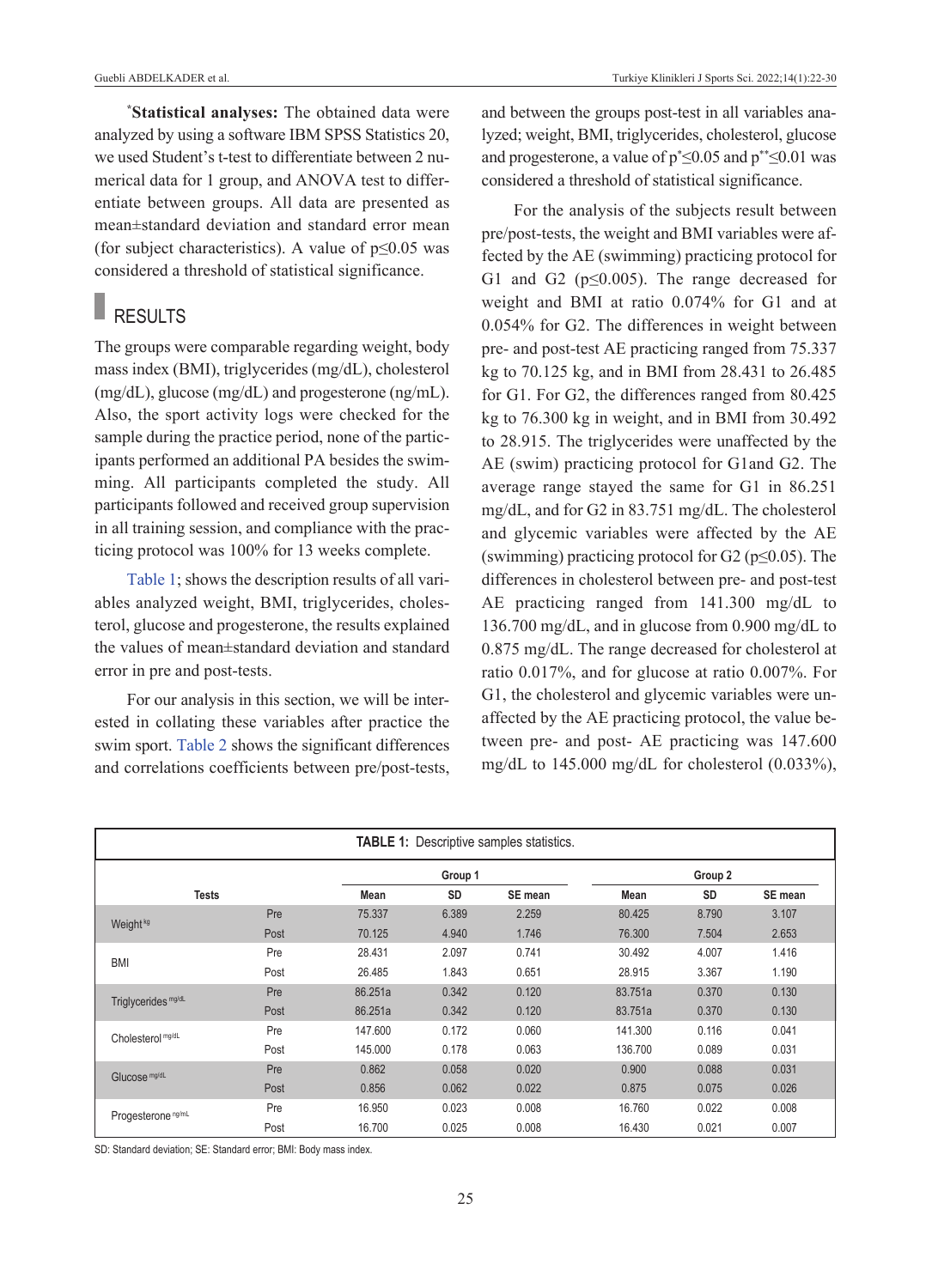| <b>TABLE 2:</b> The statistical analysis of significant difference and correlation between the results pre/post-tests of the samples. |      |        |                        |                                 |        |                             |                                 |       |             |  |  |  |
|---------------------------------------------------------------------------------------------------------------------------------------|------|--------|------------------------|---------------------------------|--------|-----------------------------|---------------------------------|-------|-------------|--|--|--|
|                                                                                                                                       |      |        |                        | <b>ANOVA</b>                    |        |                             |                                 |       |             |  |  |  |
| Group 1                                                                                                                               |      |        | Group 2                |                                 |        | Between groups (post-tests) |                                 |       |             |  |  |  |
| <b>Tests</b>                                                                                                                          |      |        | Significant (2-tailed) | <b>Correlation significance</b> | т      | Significant (2-tailed)      | <b>Correlation significance</b> | F     | Significant |  |  |  |
| Weight <sup>kg</sup>                                                                                                                  | Pre  | 5.292  | $0.001**$              | $0.002**$                       | 4.608  | $0.002**$                   | $0.002**$                       | 3.779 | 0.072       |  |  |  |
|                                                                                                                                       | Post |        |                        |                                 |        |                             |                                 |       |             |  |  |  |
| <b>BMI</b>                                                                                                                            | Pre  | 5.437  | $0.001**$              | $0.004**$                       | 4.308  | $0.004**$                   | $0.004**$                       | 3.205 | 0.095       |  |  |  |
|                                                                                                                                       | Post |        |                        |                                 |        |                             |                                 |       |             |  |  |  |
| Triglycerides mg/dL                                                                                                                   | Pre  | 0.000  | 1.000                  | $0.000**$                       | 0.000  | 1.000                       | $0.000**$                       | 0.020 | 0.890       |  |  |  |
|                                                                                                                                       | Post |        |                        |                                 |        |                             |                                 |       |             |  |  |  |
| Cholesterol mg/dL                                                                                                                     | Pre  | 1.986  | 0.087                  | $0.000**$                       | 3.110  | $0.017*$                    | $0.000**$                       | 1.363 | 0.262       |  |  |  |
|                                                                                                                                       | Post |        |                        |                                 |        |                             |                                 |       |             |  |  |  |
| Glucose mg/dL                                                                                                                         | Pre  | 1.000  | 0.351                  | $0.000**$                       | 2.646  | $0.033*$                    | $0.000**$                       | 0.293 | 0.597       |  |  |  |
|                                                                                                                                       | Post |        |                        |                                 |        |                             |                                 |       |             |  |  |  |
| Progesterone ng/mL                                                                                                                    | Pre  | 13.229 | $0.000**$              | $0.000**$                       | 19.858 | $0.000**$                   | $0.000**$                       | 5.086 | $0.041*$    |  |  |  |
|                                                                                                                                       | Post |        |                        |                                 |        |                             |                                 |       |             |  |  |  |

Tests are significant at \*p≤0.05 and \*\*p≤0.01; BMI: Body mass index.

and 0.862 mg/dL to 0.856 mg/dL for glucose (0.007%). The progesterone was affected by the AE practicing protocol for G1 and G2 ( $p \le 0.001$ ). The range decreased at a ratio of 0.014% for G1 and at 0.020% for G2. The differences in progesterone between pre- and post-test AE practicing ranged from 16.950 ng/mL to 16.700 ng/mL for G1, and from 16.760 ng/mL to 16.430 ng/mL for G2 [\(Figure 2\)](#page-4-1).

<span id="page-4-0"></span>For the analysis of the post-test result between groups, there was a significant difference only in progesterone variable between groups ( $p<0.05$ ), in other variables analysed, there was no significant difference between groups. Furthermore, we can see the significant correlation between the values of pre/posttest for the 2 groups at  $(p \le 0.005)$  in all variables previously presented.



<span id="page-4-1"></span>**FIGURE 2:** Graph error bar of the differences exist between the post-test results of groups.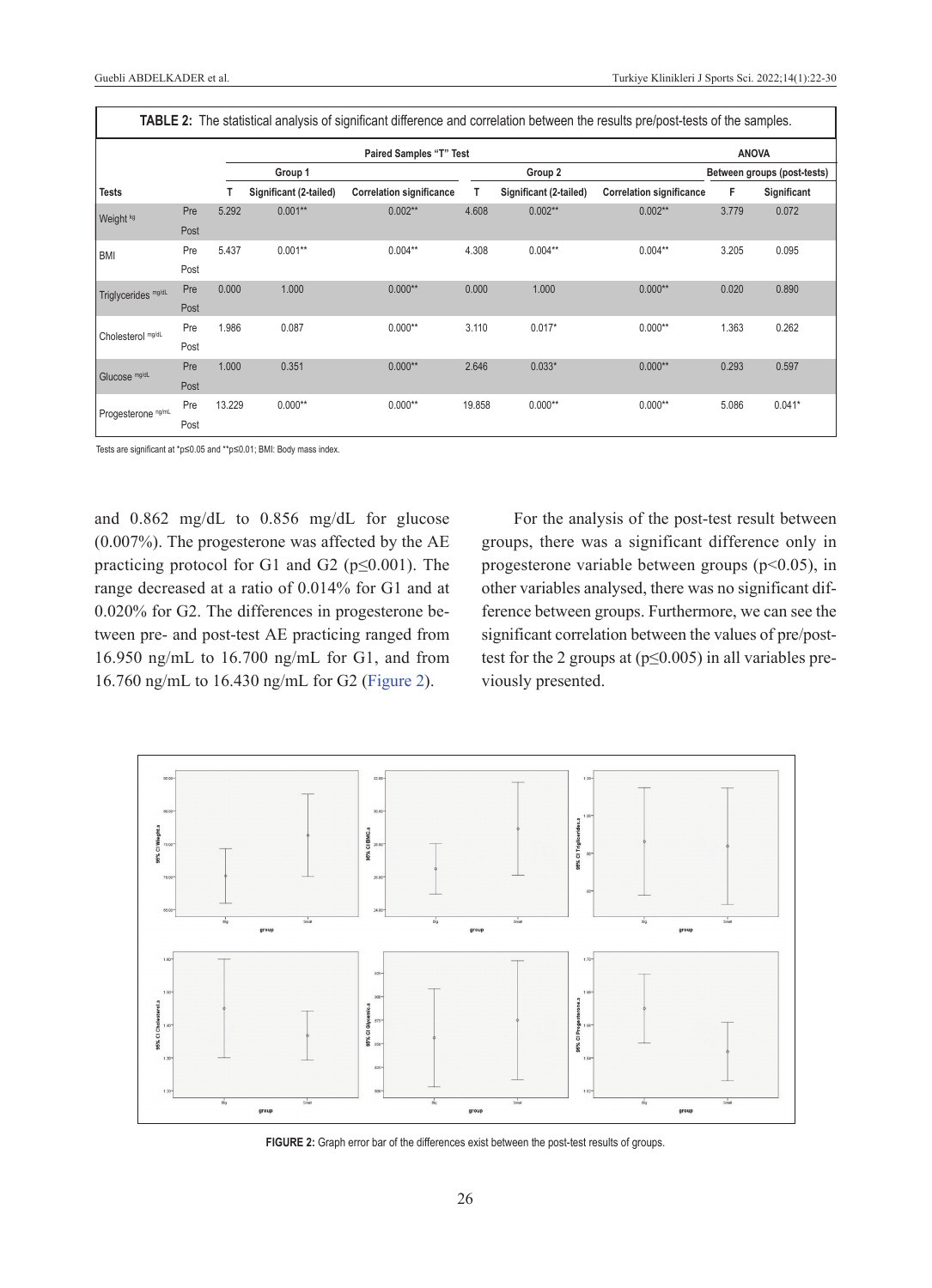#### r. **DISCUSSION**

PA is an important component of health maintenance programs. It has beneficial health effects on most women[.18](#page-7-0) Some notable medical advantages of expanded AE and endurance improved cognitive function, neuromuscular co-ordination, management of body composition, and improved mental well-being.<sup>1</sup> Thus, the scientific interest in the effects of PA on physiological parameter levels in the human body is increasing both for health and performance implications[.19,20](#page-7-0)

In recent decades, the numbers of women participating in recreational exercise and athletic training and competition have increased dramatically.<sup>21</sup> Currently, the studies investigating the effect of taking OCs and PA practices are very few and conflicting in our area. Therefore, our study is conducted to examine the effect of AE (swimming) and OCs on some hormonal variables according the variables of age and childbirth. Here, we present the first data based on a controlled intervention, where the participants performed group supervised AE with a high level of compliance and a controlled moderate intensity (2-3 days/week for 75 min maximal) for 13 weeks. These factors are important when interpreting the results since other studies have used a mix of OCs.

Our results show significant differences in hormonal progesterone between groups, Consistent with these changes [\(Figure 2\)](#page-4-1). Sung et al. demonstrated that follicular phase-based resistance training had a greater effect on muscle strength, compared with luteal phase-based strength training. This research suggests that the fluctuation of hormones during the menstrual cycle influences the trainability of muscle strength, with more strength adaptation in skeletal muscle in the follicular phase.<sup>22</sup> Moreover, few previous studies concluded that the striking decline in muscle strength occurring during the premenopausal and postmenopausal period can be reversed by hormone replacement therapy  $(HRT)$ .<sup>23</sup> In postmenopausal women, muscle performance, muscle mass, and muscle composition are improved by HRT. Though, the benefit of HRT with high impact AE practicing may improve performance, mass, and composition of muscle[.24](#page-7-0) Apart from the effects of androgens, the more pronounced increase in muscle strength and muscle diameter in follicular phase compared to luteal phase may be explained by the alterations of ovarian hormones throughout the menstrual cycle[.25](#page-7-0) In addition, estrogen may also influence postdamage repair processes through activation and proliferation of satellite cells.<sup>26</sup>

Furthermore, it has recently been postulated that the beneficial effect of estrogen on muscle is accomplished by improving the intrinsic quality of the skeletal muscle, whereby fibers are enabled to generate force, i.e., myosin strongly binds to acting during contraction[.27](#page-7-0) Hence, OCs-induced alterations in blood concentrations of exogenous sex hormones may also effect training adaptation in OC users[.28](#page-7-0) Earlier studies have failed to detect significant differences in muscle strength during OC phases, suggesting that the effects of OC use on muscle strength and performance are minimal.<sup>29</sup>

The data on the effects of OC use on muscular strength and performance are minimal and inconclusive.<sup>30</sup> As the intake of fixed doses of synthetic estradiol and progesterone in OCs suppresses endogenous estradiol and progesterone, the factors for strength capacity and performance.<sup>25,31</sup> Strength training adaptation may differ between OC users and non-users in as-yet unrecognized ways[.17,30](#page-7-0) Also, other hormones may serve as markers of exercise related disorders in women using OCs. Moreover, we found that OC users before childbirth could have the same possibility of AE practicing effects as women who use OCs after childbirth.

In OC users before childbirth, we found statistically significant differences between pre and posttests in cholesterol and glucose. Accumulating evidence suggests large swings in blood glucose (glycemic variability) may be as deleterious as/or potentially even more damaging than chronic hyperglycemia[.32](#page-7-0) Both aerobic and resistance exercise can induce improvements in glycaemic regulation, with some suggestions that exercise regimens including both may be more efficacious than either exercise mode alone[.33](#page-7-0) Thus, maintenance of glycemic control may be one mechanism by which adequate PA protects the human body against the development and progression of metabolic and cardiovascular diseases.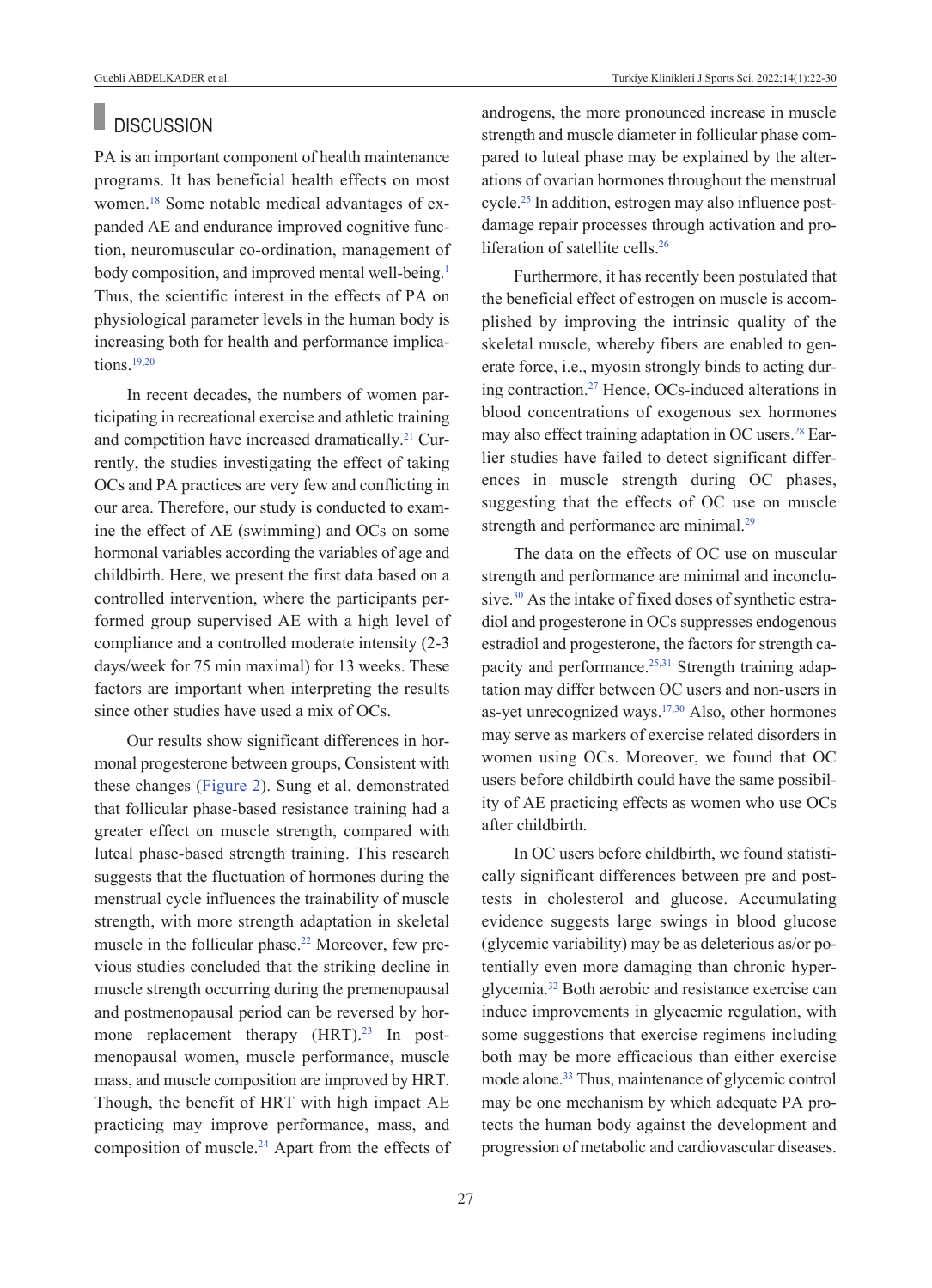The physiological response of the human body to exercises in the water varies from the exercises on land. In water, there is an increasing pressure on the surface of the body, which leads to the restriction of breathing. The respiratory system and the cardiovascular system are affected. When the human body is in a supine position, the venous returning to the heart will increase compared to the standing posture, which will lead to a decrease in heart rate. As a result of the high energy consumption of athletes for women practicing exercise, the decrease in body fat and low body weight, the increase in the prolactin hormone during exercise, and suppression of ovaries suppressed and prevented maturation[.12](#page-7-0) Furthermore, the women needed to be within 35% of ideal body weight. The women weighing more than 90 kg may be at increased risk of contraceptive failure with the use of the patch. $34$  While some (but not all) studies suggest that obesity reduces the efficacy of OCs, a mechanism for this effect has not been elucidated. Overweight and obese women are at increased risk of pregnancy complications including gestational diabetes, hypertensive complications, and cesarean delivery.<sup>18</sup> Some previous researches demonstrate that progestins influence cardiovascular regulation, Brunt et al. (2013) report that the athletic practice for women affect weight control as it burns calories in the body, and increases the effectiveness of building and demolishing processes in the body, by converting adipose tissue into muscle tissue. It also contributes to increasing strength and reducing osteoporosis. Because many women suffer from this problem, PA increases the sensitivity of fat cells to the leptine, which in turn helps in burning fat, and in preventing calcium loss inside the body.<sup>35</sup>

In addition, the practice of swimming is an integrated sport that requires the work of the whole body with a coordinated, sequential and integrated kinetic performance. This is in line with most studies that highlight the role of sports practice through its proposed training and recreational programs in reducing excess weight and trying to maintain the ideal body weight, especially for the research sample that deals with birth OCs. The OCs works to accumulate lipids in the body around the waist and lower arm due to the hormonal changes and secretions of the components of the pill that are mainly based on the progestogen and estrogen hormones. The data presented here provide evidence that PA directly impacts glycemic control, independent of altering fitness or adiposity. So, the current and future tracks of research, in the light of what we have presented from third-generation OC use are sure to develop. The data included in this study confirm the beneficial effects of regular of AE practice (swimming) on some hormonal levels for the women taking OCs.

### **CONCLUSION**

In conclusion, this study offers support to the hypothesis that there are effects of AE (swimming) on hormone concentration progesterone, weight and BMC values of women taking OCs before childbirth. The same is true for those using OCs after childbirth. Nonetheless, the findings that showed a decrease in the progesterone hormone concentration favored the first sample (women taking OCs before childbirth). In addition, they proved that the value of cholesterol and glycemic variables have implications for the shape of women's body. Therefore, it is proposed that practicing AE like swimming activity is a safe and useful method for the stability of hormone values in the normal and ideal level. As such, this discipline should aid in the prevention of obesity, the risk of developing heart disease, and artery disease especially after aging and childbirth. Hence, more research is warranted to investigate the relation between PA and the menstrual/OC cycle and using OCs for women without negative health consequences.

#### *Source of Finance*

*During this study, no financial or spiritual support was received neither from any pharmaceutical company that has a direct connection with the research subject, nor from a company that provides or produces medical instruments and materials which may negatively affect the evaluation process of this study.* 

### *Conflict of Interest*

*No conflicts of interest between the authors and / or family members of the scientific and medical committee members or members of the potential conflicts of interest, counseling, expertise, working conditions, share holding and similar situations in any firm.*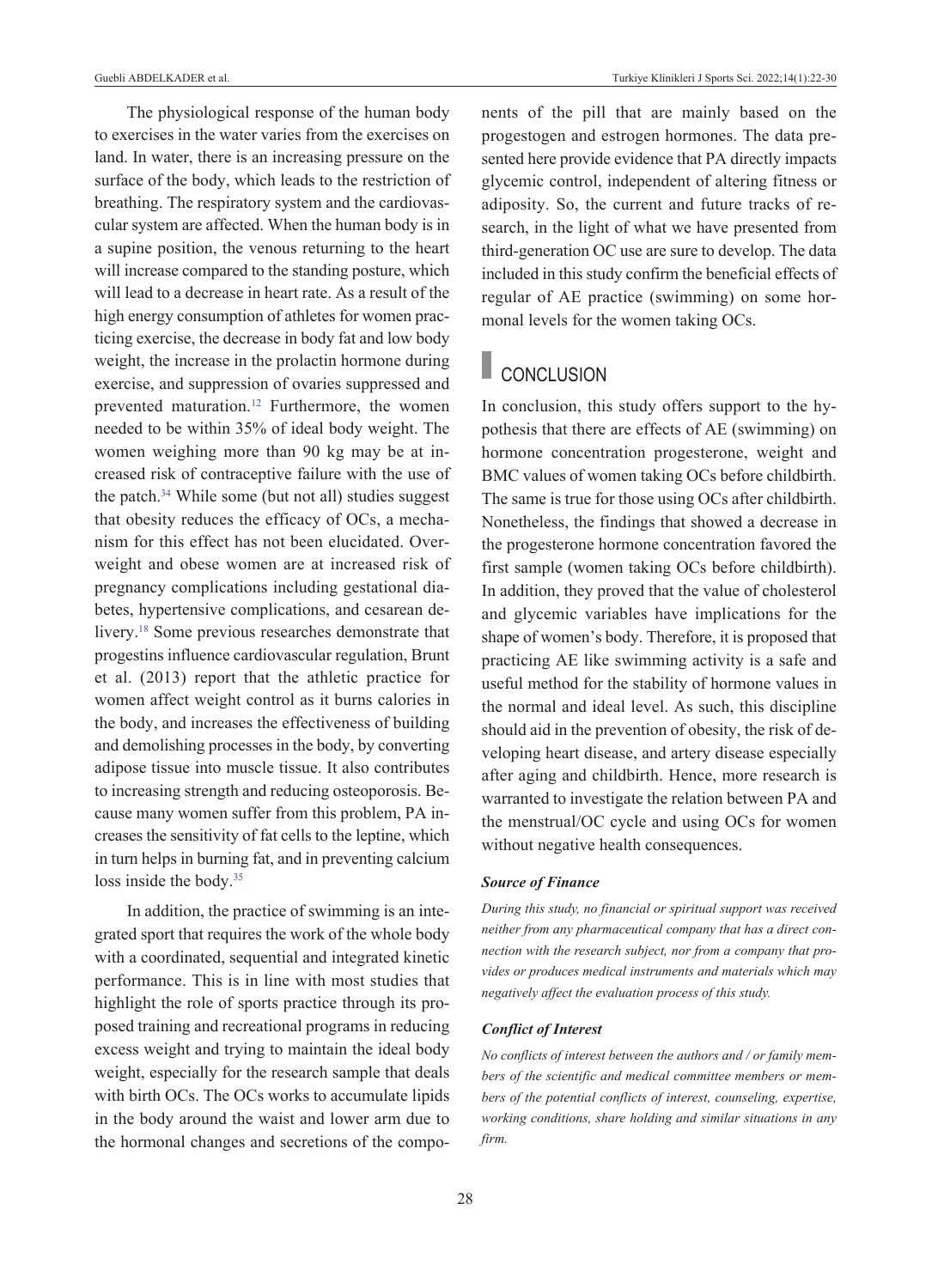*Idea/Concept: Guebli Abdelkader; Design: Guebli Abdelkader, Yağmur Kocaoğlu; Control/Supervision: Guebli Abdelkader, Nurtekin Erkmen, Zerf Mohammed; Data Collection and/or Processing: Guebli Abdelkader, Sahioualdi Bouchra*; *Analysis and/or Interpretation: Guebli Abdelkader, Nurtekin Erkmen;*  *Literature Review: Yağmur Kocaoğlu, Francisco Jeci De Holanda; Writing the Article: Guebli Abdelkader, Yağmur Kocaoğlu; Critical Review: Zerf Mohammed, Nurtekin Erkmen; References and Fundings: Guebli Abdelkader, Materials: Guebli Abdelkader, Sahioualdi Bouchra, Zerf Mohammed.*

### **REFERENCES**

- 1. Sevim Y. Antrenman Bilgisi. 1. Baskı. Ankara: Nobel Kitabevi; 2002. [\[Link\]](https://www.worldcat.org/title/antrenman-bilgisi/oclc/850826316&referer=brief_results)
- 2. Aybike Ş. Çalışan ve çalışmayan kadınların egzersiz bilgi ve bilinç düzeylerinin karşılaştırılması [Yüksek lisans tezi]. Denizli: Pamukkale Üniversitesi; 2019. [\[Link\]](http://acikerisim.pau.edu.tr:8080/xmlui/handle/11499/3203)
- 3. Abdelkader G, de Holanda J, Zabchi N, Sahi Oaldi B. The effects of physical activity and diet on reducing the body mass index in Adolescent: Systematic review. J Chall. 2021;13(2):68-79. [\[Crossref\]](https://search.mandumah.com/Record/1175082)
- 4. Turkoglu I. Menstrual döngü sürecinde dinlenme metabolik hızı, vücut bileşimi ve besin alımındaki bireysel farklılıkların saptanması [Yüksek lisans tezi]. Ankara: Hacettepe Üniversitesi; 2010.
- 5. Teixeira AL da S, Fernandes Júnior W, Marques FAD, Lacio ML de, Dias MRC. Influência das diferentes fases do ciclo menstrual na flexibilidade de mulheres jovens [Influence of different phases of menstrual cycle on flexibility of young women]. Rev Bras Med Esporte. 2012;18(6):361-4. **[\[Crossref\]](https://doi.org/10.1590/S1517-86922012000600002)**
- 6. Akyılmaz F, Özçelik N, Polat G. Premenstruel sendrom görülme sıklığı [Frequency of premenstrual syndromen]. Medeni Med J. 2003;18(2):106- 9. [\[Link\]](https://jag.journalagent.com/medeniyet/pdfs/MEDJ_18_2_106_109.pdf)
- 7. Hamburg NM, McMackin CJ, Huang AL, Shenouda SM, Widlansky ME, Schulz E, et al. Physical inactivity rapidly induces insulin resistance and microvascular dysfunction in healthy volunteers. Arterioscler Thromb Vasc Biol. 2007;27(12):2650-6. [\[Crossref\]](https://www.ahajournals.org/doi/10.1161/ATVBAHA.107.153288) [\[PubMed\]](https://pubmed.ncbi.nlm.nih.gov/17932315/) [\[PMC\]](https://www.ncbi.nlm.nih.gov/pmc/articles/PMC2596308/)
- 8. Güner Z. Düşük dozlu oral kontraseptif steroidlerin, ateroskleroz, kardiyovasküler hastalık ve damar endotel hasar belirteçleri üzerine etkileri [Uzmanlık tezi]. Aydın: Adnan Menderes Üniversitesi; 2008. [\[Link\]](http://adudspace.adu.edu.tr:8080/xmlui/handle/11607/874)
- 9. Volpato LK, Siqueira IR, Nunes RD, Piovezan AP. Association between hormonal contraception and injuries induced by human papillomavirus in the Uterine Cervix. Rev Bras Ginecol E ObstetríciaRBGO Gynecol Obstet. 2018;40(04):196-202. [\[Crossref\]](https://www.thieme-connect.de/products/ejournals/abstract/10.1055/s-0038-1642603) [\[PubMed\]](https://pubmed.ncbi.nlm.nih.gov/29702717/)
- 10. Kalkwarf KL. Effect of oral contraceptive therapy on gingival inflammation in humans. J Periodontol. 1978;49(11):560-3. [\[Crossref\]](https://aap.onlinelibrary.wiley.com/doi/abs/10.1902/jop.1978.49.11.560) [\[PubMed\]](https://pubmed.ncbi.nlm.nih.gov/281485/)
- 11. Kayaalp SO. Oral Contraceptives and Other Contraceptive Methods. 1st ed. Ankara: Bookstore; 2002.
- 12. Günay M, Şıktar E, Şıktar E. Antrenman Bilimi. Batman Belediyespor Kültür Eğitim ve Spor Yayın Ank Özgür Web Ofset Matbaacılık; 2017. p.797.
- 13. Aksoy M. Etinil östradiol (0.30 mg) ve drospirenon (3 mg) içeren oral kontraseptiflerin servikal mukus mukoprotein içeriği üzerine etkisi [Uzmanlık tezi]. Trabzon: Karadeniz Teknik Üniversitesi; 2010. [\[Link\]](https://tez.yok.gov.tr/UlusalTezMerkezi/tezDetay.jsp?id=4siPA_jbd5127S4lRdf3gg&no=C8SGHRARx9LNSyASMBWBZA)
- 14. Thompson B, Almarjawi A, Sculley D, Janse de Jonge X. The effect of the menstrual cycle and oral contraceptives on acute responses and chronic adaptations to resistance training: A systematic review of the literature. Sports Med. 2020;50(1):171-85. [\[Crossref\]](https://link.springer.com/article/10.1007/s40279-019-01219-1) [\[PubMed\]](https://pubmed.ncbi.nlm.nih.gov/31677121/)
- 15. Evliyaoglu S, Alikasifoglu M, Ercan O. Ergenlerde menstrüel döngü bozuklukları [Menstrual cycle disorders in adolescence]. 2010;45:6-12. [\[Link\]](https://www.researchgate.net/publication/41907747_Menstrual_cycle_disorders_in_adolescence)
- <span id="page-7-0"></span>16. Kraemer WJ, Häkkinen K. The Handbooks of Sports Medicine and Science: Strength Training for Sport. 1st ed. New York, NY: John Wiley & Sons; 2008. [\[Link\]](https://www.worldcat.org/title/handbook-of-sports-medicine-and-science-strength-training-for-sport/oclc/899161507&referer=brief_results)
- 17. Burrows M, Peters CE. The influence of oral contraceptives on athletic performance in female athletes. Sports Med. 2007;37(7):557-74. [\[Cross](https://link.springer.com/article/10.2165/00007256-200737070-00001)[ref\]](https://link.springer.com/article/10.2165/00007256-200737070-00001) [\[PubMed\]](https://pubmed.ncbi.nlm.nih.gov/17595152/)
- 18. Grimes DA, Shields WC. Family planning for obese women: Challenges and opportunities. Contraception. 2005;72(1):1-4. [\[Crossref\]](https://www.sciencedirect.com/science/article/abs/pii/S0010782405001071?via%3Dihub) [\[PubMed\]](https://pubmed.ncbi.nlm.nih.gov/15964284/)
- 19. De Souza MJ, Miller BE, Loucks AB, Luciano AA, Pescatello LS, Campbell CG, et al. High frequency of luteal phase deficiency and anovulation in recreational women runners: blunted elevation in follicle-stimulating hormone observed during luteal-follicular transition. J Clin Endocrinol Metab. 1998;83(12):4220-32. [\[Crossref\]](https://doi.org/10.1210/jc.83.12.4220) [\[PubMed\]](https://pubmed.ncbi.nlm.nih.gov/9851755/)
- 20. Lewis NA, Howatson G, Morton K, Hill J, Pedlar CR. Alterations in redox homeostasis in the elite endurance athlete. Sports Med. 2015;45(3):379- 409. [\[Crossref\]](https://link.springer.com/article/10.1007/s40279-014-0276-5) [\[PubMed\]](https://pubmed.ncbi.nlm.nih.gov/25319354/)
- 21. Costello JT, Bieuzen F, Bleakley CM. Where are all the female participants in sports and exercise medicine research? Eur J Sport Sci. 2014;14(8):847-51. [\[Crossref\]](https://www.tandfonline.com/doi/abs/10.1080/17461391.2014.911354) [\[PubMed\]](https://pubmed.ncbi.nlm.nih.gov/24766579/)
- 22. Sung E, Han A, Hinrichs T, Vorgerd M, Manchado C, Platen P. Effects of follicular versus luteal phase-based strength training in young women. Springerplus. 2014;3:668. [\[Crossref\]](https://springerplus.springeropen.com/articles/10.1186/2193-1801-3-668) [\[PubMed\]](https://pubmed.ncbi.nlm.nih.gov/25485203/) [\[PMC\]](https://www.ncbi.nlm.nih.gov/pmc/articles/PMC4236309/)
- 23. Pöllänen E, Ronkainen PH, Suominen H, Takala T, Koskinen S, Puolakka J, et al. Muscular transcriptome in postmenopausal women with or without hormone replacement. Rejuvenation Res. 2007;10(4):485-500. [\[Crossref\]](https://www.liebertpub.com/doi/10.1089/rej.2007.0536) [\[PubMed\]](https://pubmed.ncbi.nlm.nih.gov/17985945/)
- 24. Sipilä S, Taaffe DR, Cheng S, Puolakka J, Toivanen J, Suominen H. Effects of hormone replacement therapy and high-impact physical exercise on skeletal muscle in post-menopausal women: a randomized placebo-controlled study. Clin Sci (Lond). 2001;101(2):147-57. [\[Crossref\]](https://cs.portlandpress.com/cs/101/cs1010147.htm) [\[PubMed\]](https://pubmed.ncbi.nlm.nih.gov/11473488/)
- 25. Enea C, Boisseau N, Fargeas-Gluck MA, Diaz V, Dugué B. Circulating androgens in women: exercise-induced changes. Sports Med. 2011;41(1):1-15. [\[Crossref\]](https://link.springer.com/article/10.2165/11536920-000000000-00000) [\[PubMed\]](https://pubmed.ncbi.nlm.nih.gov/21142281/)
- 26. Enns DL, Tiidus PM. The influence of estrogen on skeletal muscle: Sex matters. Sports Med. 2010;40(1):41-58. [\[Crossref\]](https://link.springer.com/article/10.2165/11319760-000000000-00000) [\[PubMed\]](https://pubmed.ncbi.nlm.nih.gov/20020786/)
- 27. Lowe DA, Baltgalvis KA, Greising SM. Mechanisms behind estrogen's beneficial effect on muscle strength in females. Exerc Sport Sci Rev. 2010;38(2):61-7. [\[Crossref\]](https://journals.lww.com/acsm-essr/Fulltext/2010/04000/Mechanisms_Behind_Estrogen_s_Beneficial_Effect_on.4.aspx) [\[PubMed\]](https://pubmed.ncbi.nlm.nih.gov/20335737/) [\[PMC\]](https://www.ncbi.nlm.nih.gov/pmc/articles/PMC2873087/)
- 28. Barros RP, Gustafsson JÅ. Estrogen receptors and the metabolic network. Cell Metab. 2011;14(3):289-99. [\[Crossref\]](https://www.sciencedirect.com/science/article/pii/S1550413111003123?via%3Dihub) [\[PubMed\]](https://pubmed.ncbi.nlm.nih.gov/21907136/)
- 29. Peters C, Burrows M. Androgenicity of the progestin in oral contraceptives does not affect maximal leg strength. Contraception. 2006;74(6):487-91. [\[Crossref\]](https://www.sciencedirect.com/science/article/abs/pii/S0010782406003246?via%3Dihub) [\[PubMed\]](https://pubmed.ncbi.nlm.nih.gov/17157107/)
- 30. Rechichi C, Dawson B, Goodman C. Athletic performance and the oral contraceptive. Int J Sports Physiol Perform. 2009;4(2):151-62. [\[Crossref\]](https://journals.humankinetics.com/view/journals/ijspp/4/2/article-p151.xml) [\[PubMed\]](https://pubmed.ncbi.nlm.nih.gov/19567919/)